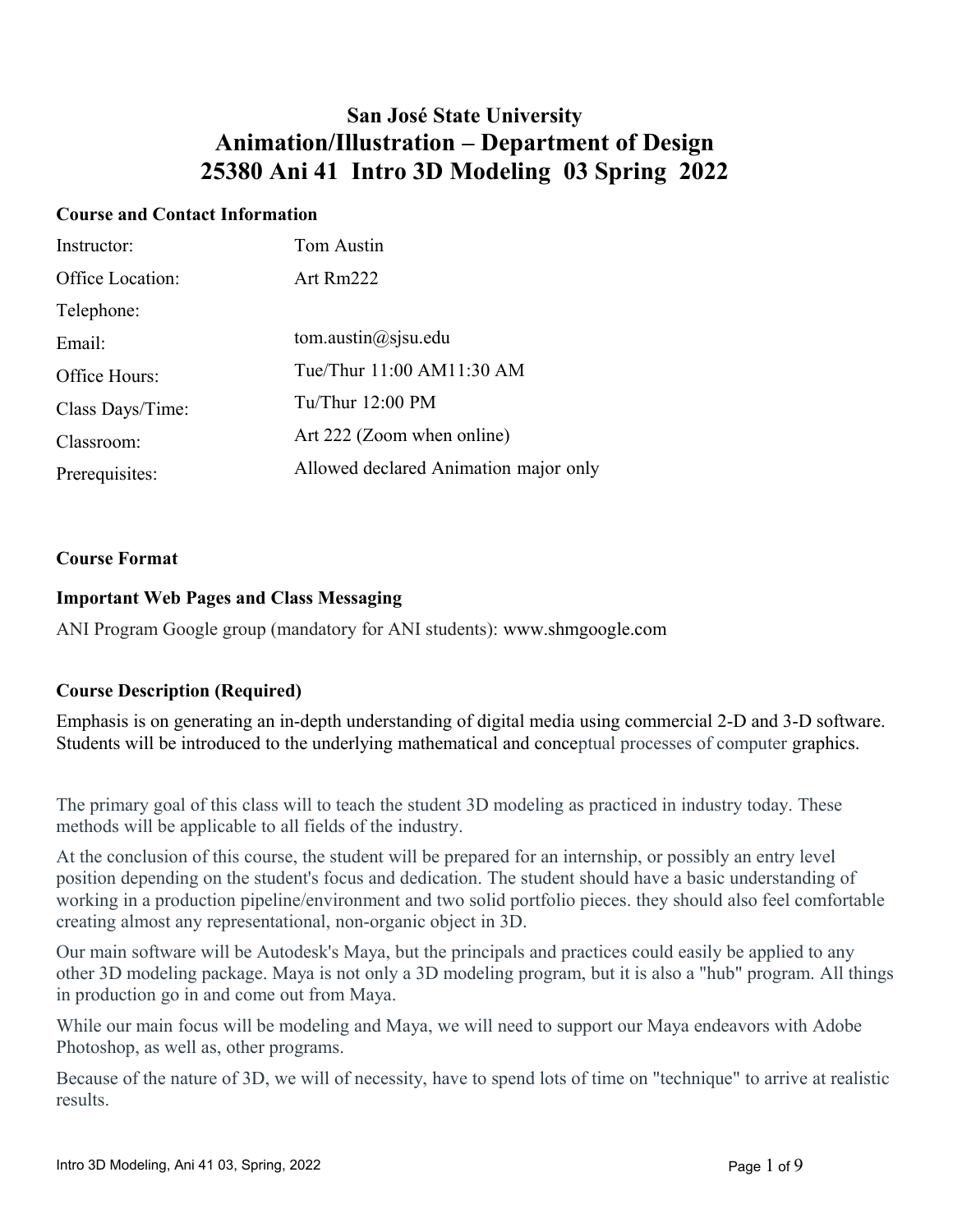This should never distract you from your primary mission to create good art! You will utilize all of your art training and add to it in this class.

There is no room to hide in 3D land! Your knowledge and depiction of form must be accurate as well as your breakdown and reproduction of the surface qualities of an object and how it interacts with light. There are no shadowy areas with which to hide your lack of understanding of light and form!

Part of operating within a professional environment is the ability to accurately re-create the object you are given, whether it be realistically or whimsically, you must map to the reference

#### **Course Learning Outcomes (CLO)**

Upon successful completion of this course, students will be able to:

- 1. Articulately discuss their work in public and receive and respond to public criticism in a positive manner.
- 2. Model using a Maya or like programs, any non-organic object in 3D, using current industry practices.
- 3. Create custom UV Mapping coordinates to facilitate the application of textures to their 3D objects.
- 4. Create custom textures using Maya, Photoshop, and Substance Painter.
- 5. Create appropriate presentation materials to showcase their work in a professional portfolio/reel.
- 6. Learn to work in a team environment, both as a team member and as a team leader.
- 7. Self-evaluate their work, and their strengths and weaknesses as they relate to studying the visual arts.

Required Texts/Readings (Required)

#### **Textbook**

No Text is required for this class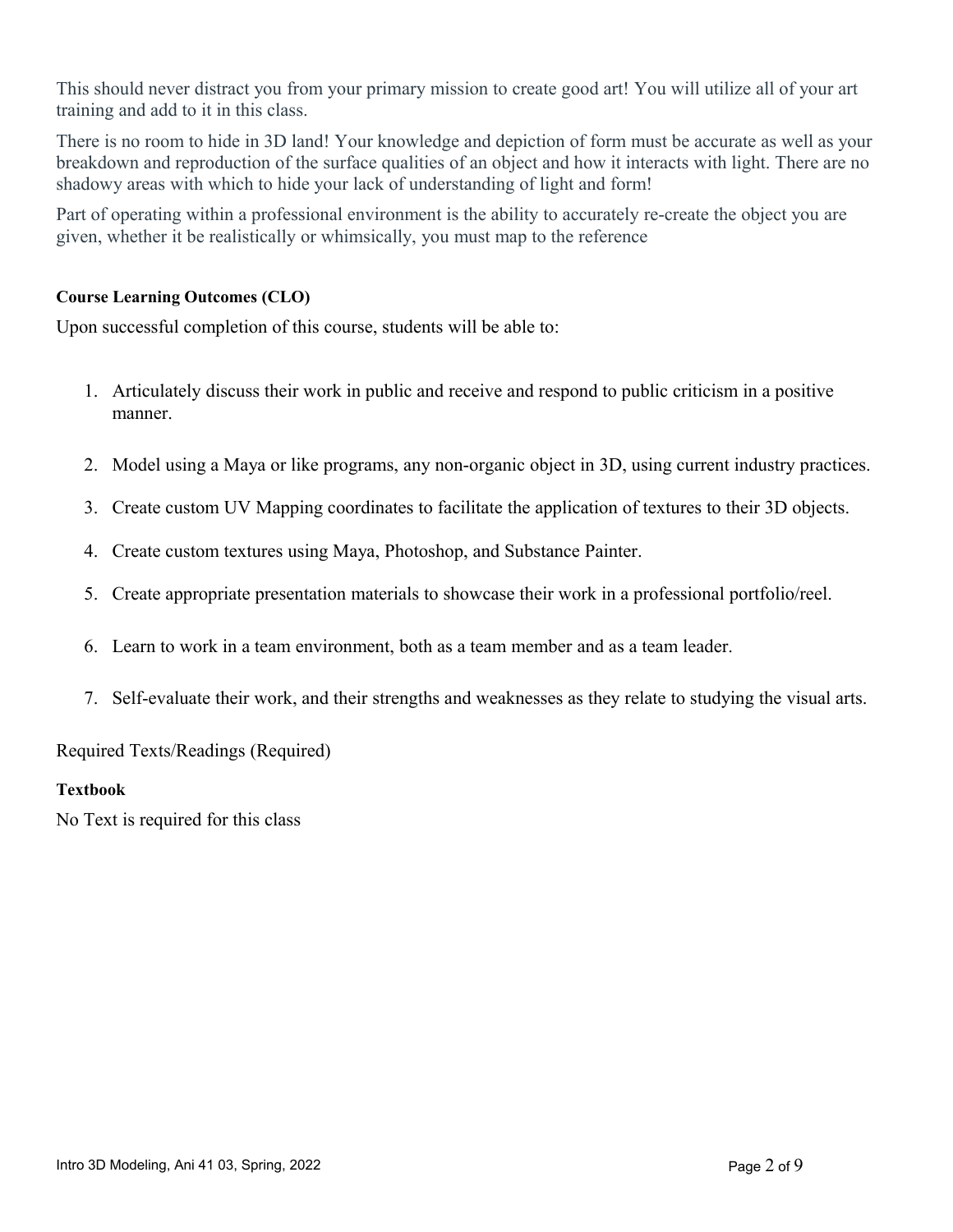#### **Other Readings**

**Digital Modeling,** by William Vaughan

**This book will sustain you for ANI 51A and ANI 130A and ANI 130B**

**ISBN-10: 0321700899**

**Autodesk Maya 2018, Murdock**

**ISBN-10: 0978-1-58503-917-9**

#### **Course Requirements and Assignments**

In this class we will learn the basics of 3D Modeling. We will use Autodesk's Maya, but the techniques apply to most 3D packages. Maya is a broad program with many facets besides modeling. We will touch on the other functions as necessary, but will drill deep on the modeling side.

In addition to Maya, we will use Photoshop and a program called Substance Painter. A cursory familiarity with Photoshop is assumed, but Substance Painter will be examined in full.

The commercial application of 3D knowledge is most visible in the entertainment industry, with video games and film, but there are many other avenues, product advertising, military simulations, phone apps, etc.. The burgeoning field of 3D printing holds boundless potential for 3D modeling.

There will be major projects each weekend during the semester in addition to daily homework between all classes. All projects will be held to strict standards and a student's grade is dependent on how well they—and their team— meet these standards within the deadlines given.

For more detailed information about classroom activities, please refer to the handouts distributed each week for each project. Each assignment is designed to progressively and cumulatively build towards the above-listed learning outcomes. All of the above is subject to change with fair notice.

"Success in this course is based on the expectation that students will spend, for each unit of credit, a minimum of 45 hours over the length of the course (normally three hours per unit per week) for instruction, preparation/studying, or course related activities, including but not limited to internships, labs, and clinical practica. Other course structures will have equivalent workload expectations as described in the syllabus."

#### **Final Examination or Evaluation**

*"*Faculty members are required to have a culminating activity for their courses, which can include a final examination, a final research paper or project, a final creative work or performance, a final portfolio of work, or other appropriate assignment."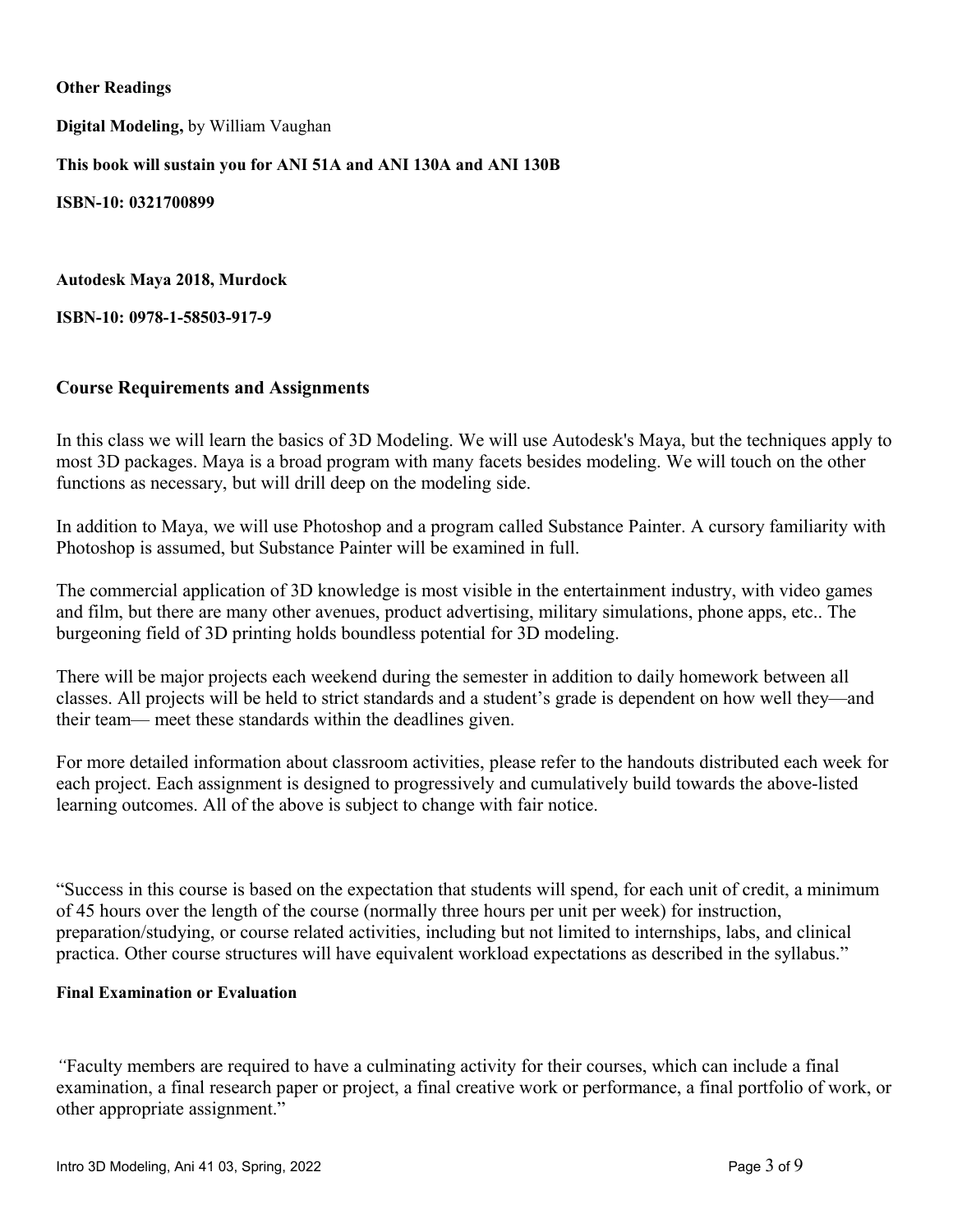#### **Grading Information**

- *[University Syllabus Policy S16-9](http://www.sjsu.edu/senate/docs/S16-9.pdf) (http://www.sjsu.edu/senate/docs/S16-9.pdf)*
- *[University Attendance and Participation Policy F15-12](about:blank) (http://www.sjsu.edu/senate/docs/F15-12.pdf)*

#### **Determination of Grades**

Students will be held accountable for meeting all deadlines with acceptable work. Directions given in class and for assignments must be followed accurately or grades will be lowered accordingly. Late work will not be excepted unless the instructor has given prior approval. Students are responsible for completing all work assigned during any absences, and absent students must make arrangements for their work to be turned in (on due date) and criticism recorded, by another student. No extra credit projects will be accepted for this class.

Class participation will be assessed and includes active engagement in critiques, intelligent questioning, peer mentoring, and proactive learning behavior.

Obviously, the quality of the work, both conceptually and its final execution, is the primary component of the grade; but as mentioned above, the student's grade is also determined by their professional attitude, their conduct, their work ethic, and their ability to meet their deadlines and the educational challenges posed by the assignments. Above all, students are graded on the intelligence they demonstrate while they pursue, question, attempt, evaluate, struggle, succeed and/or fail at their assignments.

While it is technically possible to pass this class with a grade as low as a D-, students should be aware that grades below the "B" range demonstrate a concerning lack of effort and are not considered even marginally adequate for pursuing a career in the entertainment or game industries; they also forecast poor professional prospects within our industry post-graduation. Students receiving grades of C+ or lower should therefore be on notice that their work as completed is barely adequate to graduate and better efforts are necessary if they are to pursue this field as a career. They may want to begin planning for a career path outside our industry.

Note that "All students have the right, within a reasonable time, to know their academic scores, to review their grade-dependent work, and to be provided with explanations for the determination of their course grades." See University Policy F13-1 at http://www.sjsu.edu/senate/docs/F13-1.pdf for more details. Grades may be reviewed privately at any time by arranging a meeting with the instructor. If you want to know your grade—ask.

Late work due to class absence, or any other reason, will not be accepted for grading without prior authorization from the instructor well in advance of deadlines and only for reasons that conform to professional standards. Students are responsible for completing all work assigned during any absences, and absent students must make arrangements for their work to be turned in (on due date) by another student. If an absentee student turns in work, they should make arrangements with another student to take notes for them in regards to criticisms they need to address.

Students should expect that some assignments will continue to receive criticism requiring further work on their part for several weeks, or even months, past the original deadline for the project. Failure to incorporate such changes into their work will result in the work being considered "unfinished" in regards to grading.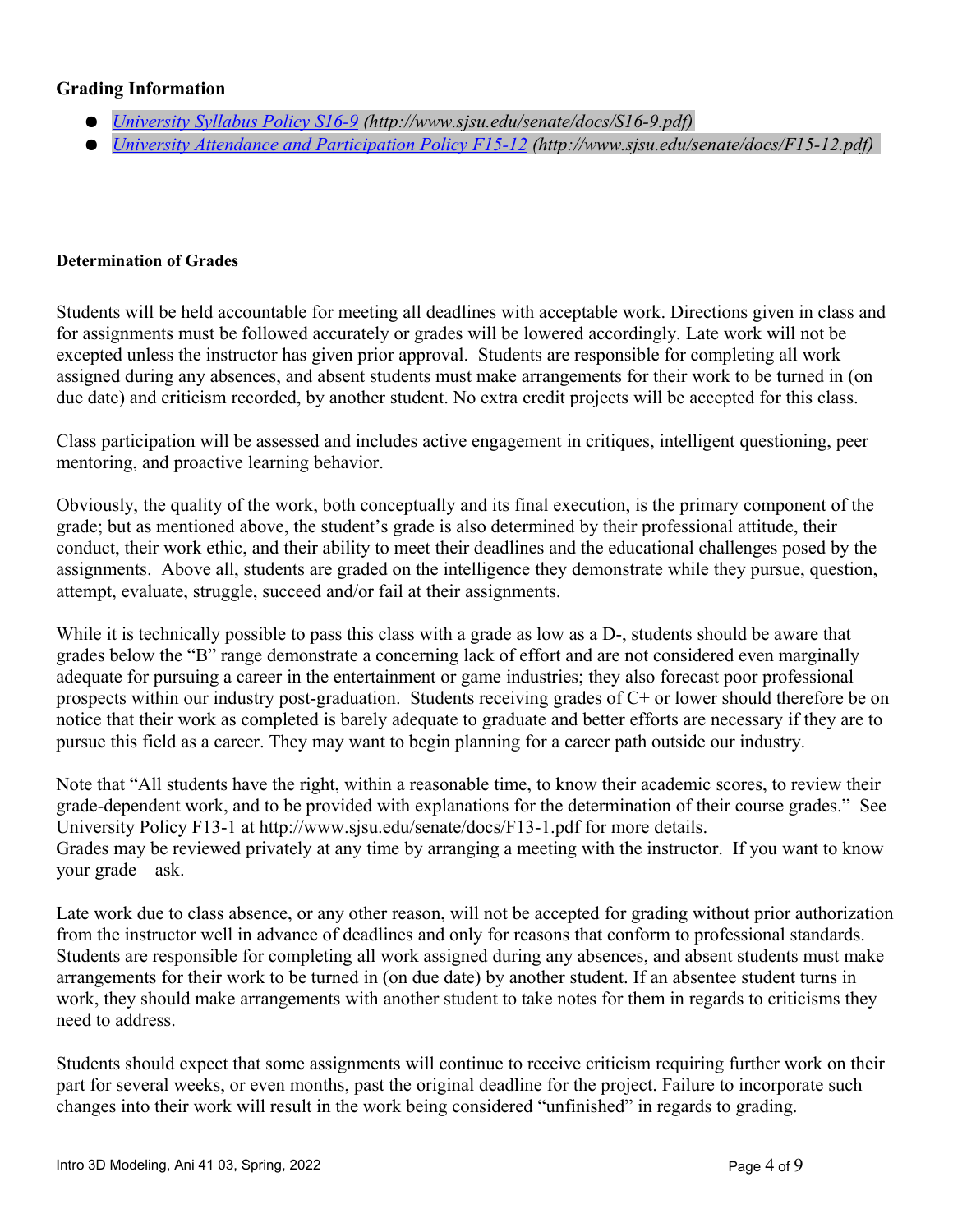"Incomplete" grades are only given rarely, and only in the event of compelling personal or family emergencies and/or crises. If you do receive an incomplete you will have to complete the work on your own and have one year to submit all final materials for consideration or your grade will revert to an F. **Grade Weighting:**

| Participation | 10% |
|---------------|-----|
| Progress      | 20% |
| Assignments   | 40% |
| The FINAL     | 30% |

A grades indicate excellent work. B grades indicate above average work. C grades indicate average work. D grades indicate below average work. F grades are failing.

A plus =  $100\%$  to 97%  $A = 96\%$  to 93% A minus =  $92\%$  to  $90\%$ B plus =  $89\%$  to  $87\%$  $B = 86\%$  to 83% B minus =  $82\%$  to  $80\%$ C plus =  $79\%$  to  $77\%$  $C = 76\%$  to  $73\%$ C minus =  $72\%$  to  $70\%$ D plus =  $69\%$  to  $67\%$  $D = 66\%$  to 63\% D minus =  $62\%$  to  $60\%$  $F = 59\%$  to 0%

Students should expect and plan their schedules to accommodate significant "homework" periods after each class session. Students are expected to bring and maintain prepared materials and be ready to work at the beginning of—and throughout—each class session. Failure to do so will affect one's grade. It is always the student's responsibility to be prepared for class even if absent from the previous class.

Students will receive significant homework assignments every class, with potentially even assignments via email during the week. Several assignments may ultimately overlap at times, and students should expect a considerable amount of work in their final semester.

A final critique will be held on the final exam day in the usual classroom at the time and date indicated by the university final exam schedule. Please consult the sjsu.com website to reserve those times in your calendar immediately.

For further information about classroom activities, please refer to any handouts distributed for assignments. (Available on the CANVAS.)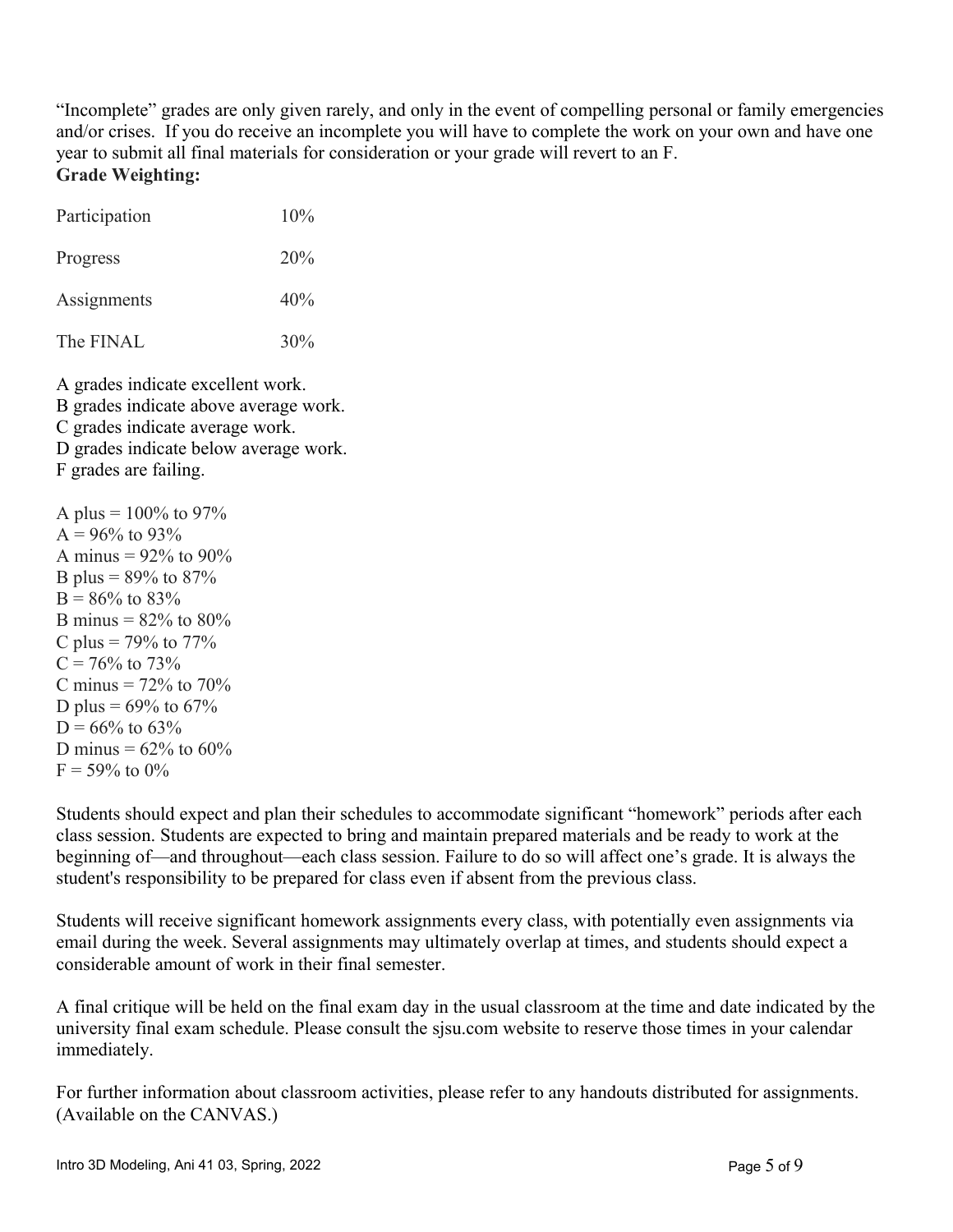#### **Classroom Protocol**

All Animation/Illustration students are expected to conduct themselves in a professional manner at all times. See the bulleted list below for general program policies and expectations.

Whether in class or working after hours, students must respect the facilities and fellow students and are expected to present themselves and their work in a clean professional manner. Students will be held accountable for both classroom participation and contributing to the creation of a positive atmosphere for education.

Classes and events are to be treated as business appointments and students are expected to be in attendance, fully prepared, and on time. Fully prepared means having all necessary materials needed to work on class projects, having prepared according to instructions, and having made significant progress on assignments from the previous class. Failure to accomplish any of the above will significantly lower your grade.

The occasional absence is unremarkable, but if an absence is unavoidable, students are expected to notify the instructor immediately, and contact their peers to both turn in work on the due date and stay current with class assignments they may have missed.

Cell phones should be silent and should not be utilized during class unless otherwise directed. Students should refrain from eating food others can smell. At the end of classes, students are expected to leave the classroom cleaner than they found it, push in chairs, etc. During breaks and immediately before and after class, students should be conscious of the overall noise level in the room and try to minimize it in order to allow for the private instructor/student conversations that often occur.

Finally, students should maintain an awareness of the safety of their surroundings, belongings, and classmates. In particular, when working in the building and entering or leaving after hours, students should accompany one another in the interest of safety or call the University Police for an escort. Report any suspicious persons or behavior to the University police at 408-924-2222 or by picking up a blue emergency phone.

#### **Animation/Illustration Program Policies**

- Students must arrive to class on time with materials ready to work.
- Cell phones must be silenced.
- Private conversations during lectures and class discussions are not permitted.
- No checking email or using laptops for activities unrelated to the class.
- No playing personal audio through speakers, use headphones only.
- Do not prop open any doors.
- Do not leave valuable items unattended.
- Do not leave the classroom without cleaning your area.
- Be courteous to others, keep private conversations quiet.
- Aromatic foods are not allowed in any of the classrooms or labs.
- Please be attentive to your personal hygiene.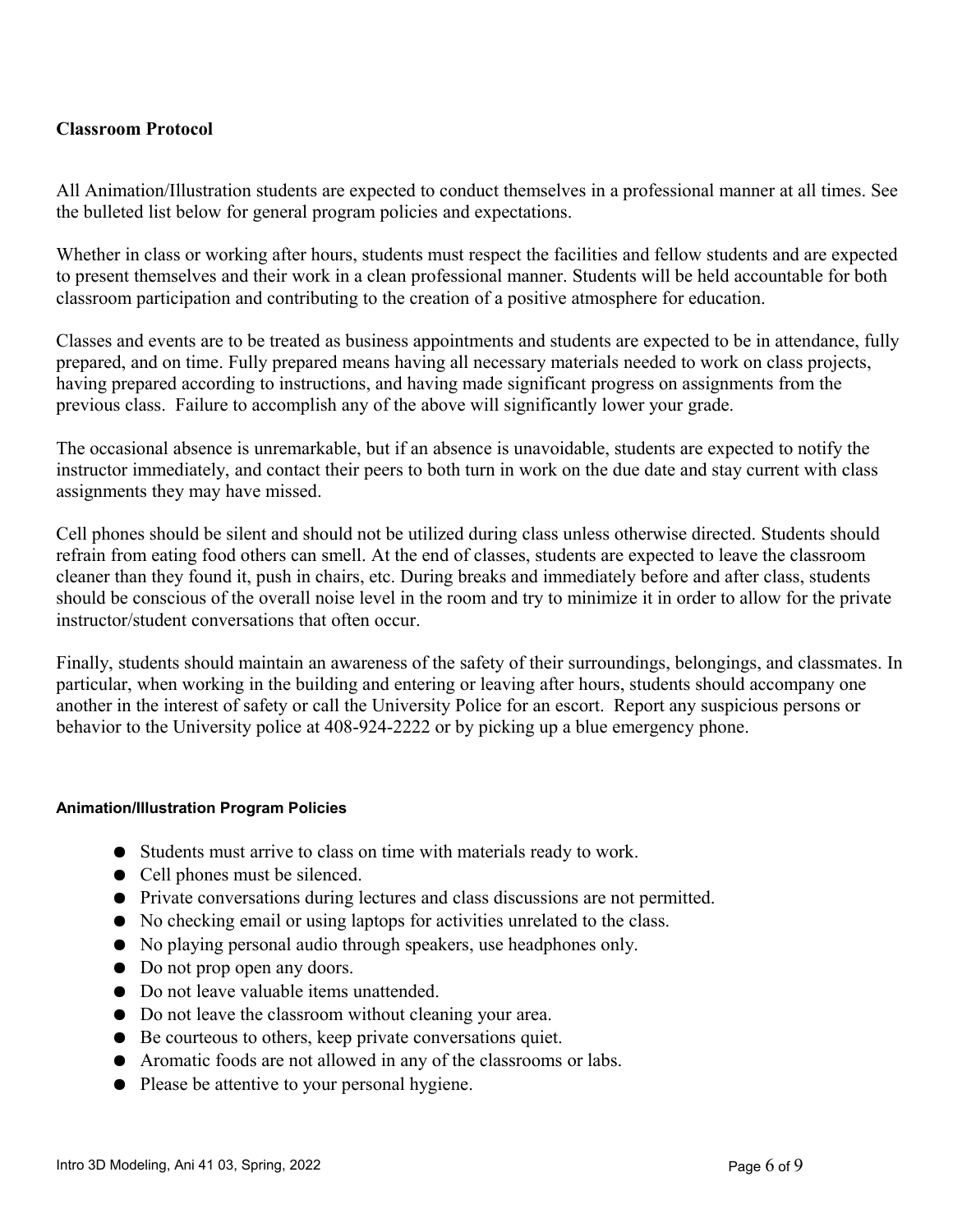#### **Computer Labs: Violation of rules will result in loss of lab access for the whole semester**

- No food or beverages by the workstations.
- Do not change the connections on the equipment.
- Do not move any equipment in the lab.
- No traditional painting.

#### **University Policies**

Per University Policy S16-9 *(http://www.sjsu.edu/senate/docs/S16-9.pdf)*, relevant information to all courses, such as academic integrity, accommodations, dropping and adding, consent for recording of class, etc. is available on Office of Graduate and Undergraduate Programs' Syllabus Information web page at http://www.sjsu.edu/gup/syllabusinfo/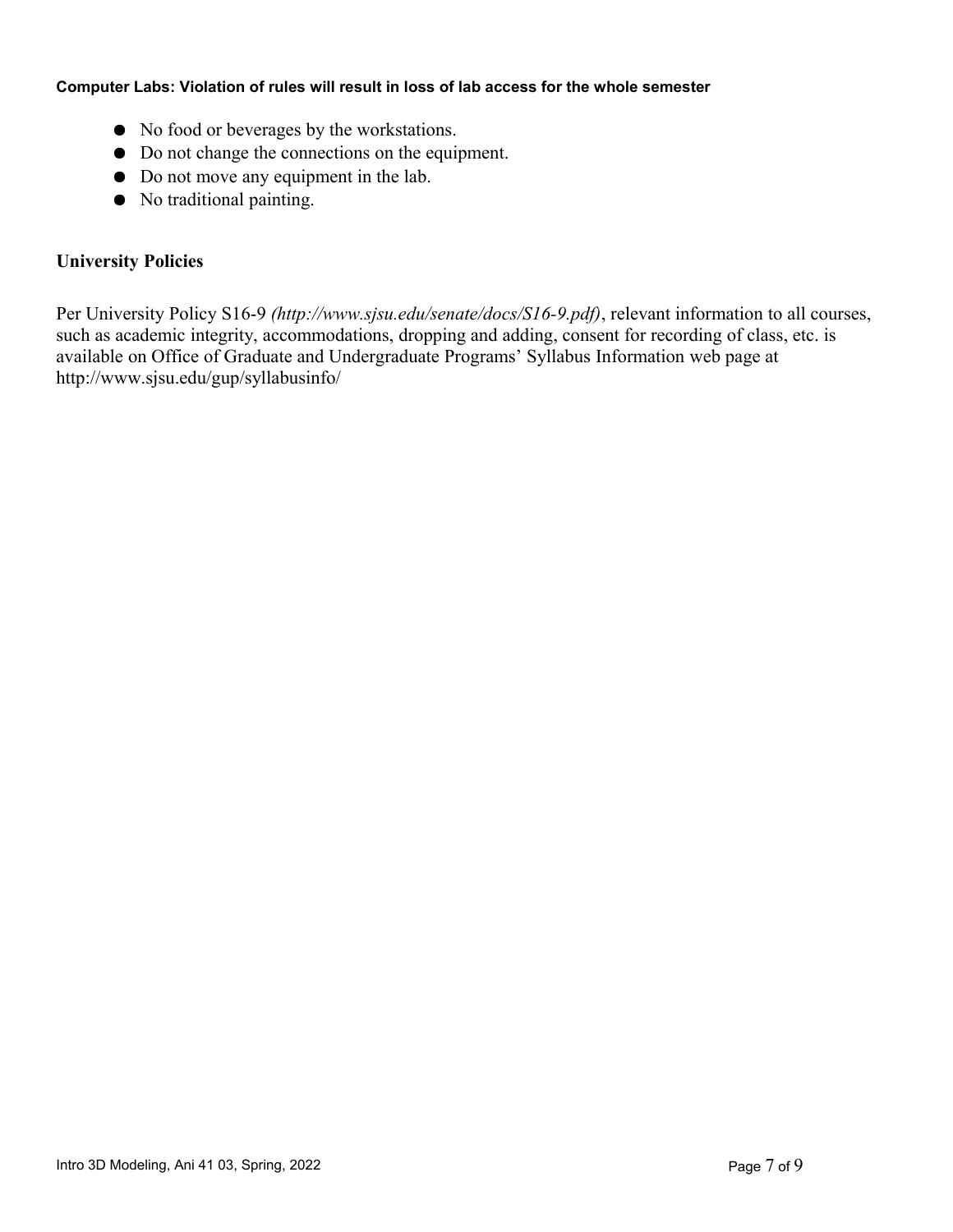# **Course Number / Title, Semester, Course Schedule**

### **Course Schedule**

| Week           | <b>Topics, Readings, Assignments, Deadlines</b>              |
|----------------|--------------------------------------------------------------|
| $\mathbf{1}$   |                                                              |
| $\mathbf{1}$   | Assign Model with Color Map                                  |
| $\overline{2}$ | Model with Color Map due                                     |
| $\overline{2}$ | Assign Creating your own door                                |
| $\overline{3}$ | Progress due                                                 |
| $\overline{3}$ | Creating your own door due. Assign Front Door and Frame      |
| $\overline{4}$ | Progress due                                                 |
| $\overline{4}$ | Front Door and Frame Due Assign Clean Up Doors               |
| 5              | Progress due                                                 |
| 5              | Clean Up Doors Due Assign Object Model                       |
| 6              | Progress due                                                 |
| 6              | Object Model Due Assign Lighting and Rendering               |
| 7              | Progress due                                                 |
| 7              | Lighting and Rendering Due Assign Block in and Test Paint    |
| 8              | Progress due                                                 |
| 8              | Block in and Test Paint Due Assign Clean up and Combine Maps |
| 9              | Progress due                                                 |
| 9              | Clean up and Combine Maps Due Second Object                  |
| 10             | <b>Spring Recess</b>                                         |
| 10             | <b>Spring Recess</b>                                         |
| 11             | Progress due                                                 |
| 11             | Second Object Due Assign Group Project wk1                   |
| 12             | Progress due                                                 |
| 12             | Group Project wk1 Due Assign Group Project wk2               |